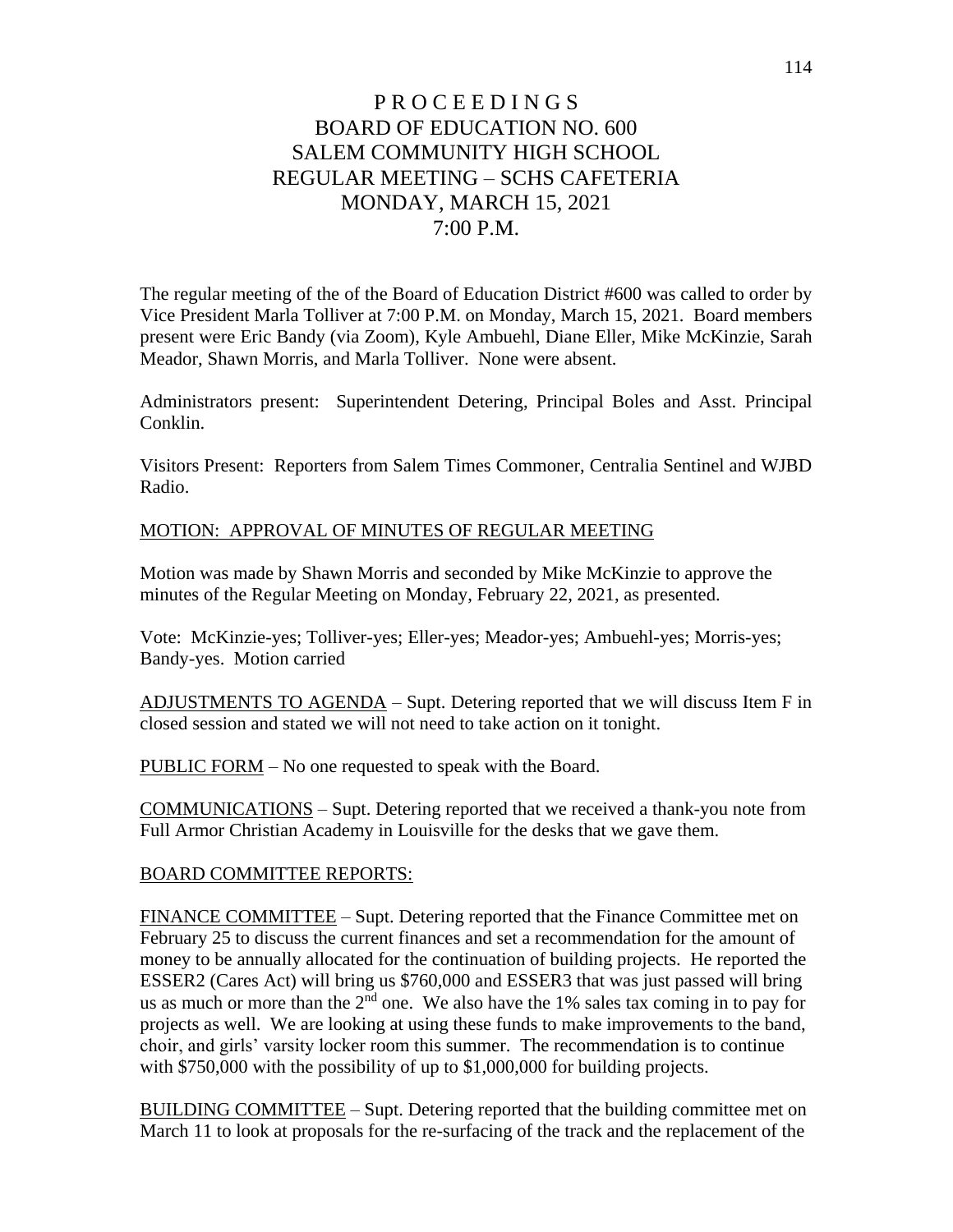football field lights and lighting of the football parking lot. They are recommending to move forward with both projects. Supt. Detering also provided a legal opinion from 2018 regarding the use of purchasing cooperatives relative to bidding requirements. The band, choir and girls' varsity locker room project is on the list also. Discussion was held.

#### MOTION: TREASURER'S REPORT

Motion was made by Mike McKinzie and seconded by Sarah Meador to receive the treasurer's report and file it for audit.

Vote: Meador; Ambuehl-yes; Morris-yes; McKinzie-yes; Tolliver-yes; Eller-yes; Bandyyes. Motion carried.

### MOTION: APPROVAL OF BILLS

Motion was made by Sarah Meador and seconded by Diane Eller to approve payment of the bills as presented.

Vote: Eller-yes; Meador-yes; Ambuehl-yes; Morris-yes; Bandy-yes; McKinzie-yes; Bandy-yes. Motion carried.

## ADMINISTRATOR'S REPORTS

ASST. PRINCIPAL'S REPORT – Asst. Principal Conklin presented the attendance report for the month of February at 91.02%. She reported 2 after school detentions. Discussion was held.

PRINCIPAL'S REPORT – Principal Boles reported that as of today we are down to 105 students on full remote. We had 43 students switched to in person just today. The  $3<sup>rd</sup>$ Quarter ended March 12. Grade cards will be mailed on later this week.

He reported that Winter sports are over. Fall Sports started this week with the  $1<sup>st</sup>$  home volleyball game tonight and the first varsity football game will be this Friday night. The Junior Class is scheduled to take the SAT on April 14.

SUPERINTENDENT'S REPORT – RETURN TO LEARN – Supt. Detering reported that Monday, March 15, is the first day of the  $4<sup>th</sup>$  quarter and the first day of the new Zoom and attendance requirements. He stated that we have seen an increase in students returning to in-person learning. We had been around 150 full remote students, but as of Friday that number was down to 127. RETURN TO PLAY – Supt. Detering reviewed the attendance policies for volleyball, football and soccer seasons that have just started up. For indoor sports we are continuing with only allowing 50 spectators, as per the requirements of IHSA and IDPH. For outdoor sports we are using the recommended 20% capacity for football and soccer. TICKET POLICY FOR FOOTBALL GAMES – Supt. Detering provided the Board with a copy of the ticket policy that will be used for varsity football games. We do not plan to charge for underclass games this year. 1% SALES TAX UPDATE – Supt. Detering reported that is have been 1 year since we were able to pass the 1% sales tax. We received our first payment in late October. We do use it to pay for the SRO and are planning to use funds in that account to make improvements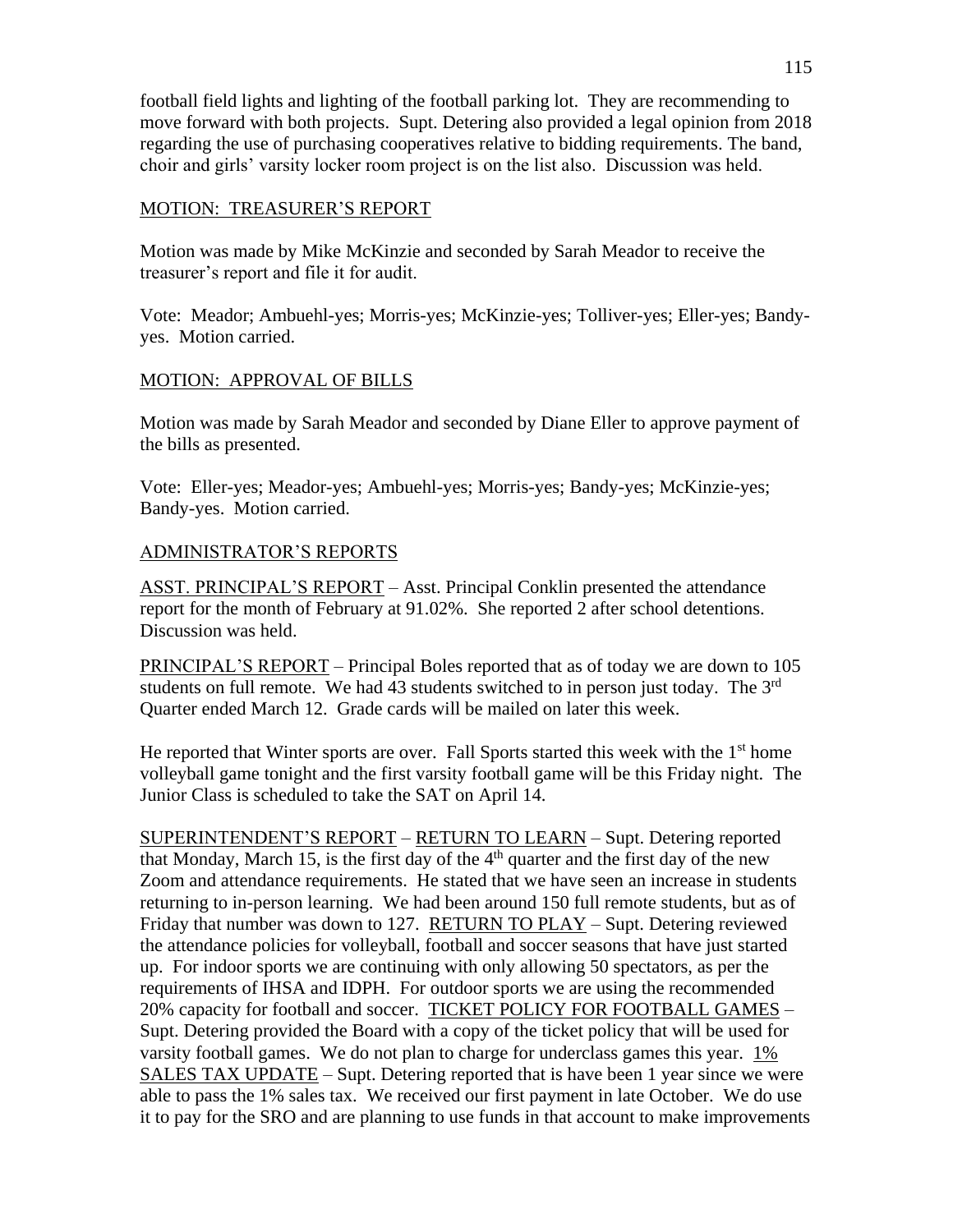to the band, choir, and girls' varsity locker room this summer. Also, hopefully by January 2022 we will have a candidate to hire as a school social worker. AMENDED CALENDAR FOR FY 2020-2021 – Supt. Detering presented an amended calendar for the 2020-2021 school year. He stated that if we have any more inclement weather, we would use an e-learning or full remote day. This would leave the last day for students as May 19 and the Teachers' Institute day on May 20. Discussion was held. TRS SUPPLEMENTAL SAVINGS PLAN – Supt. Detering provided a resolution for the TRS Supplemental Savings Plan (SSP). This is a state run 457(b) deferred compensation program for teachers' for additional retirement savings. The state legislature approved this in 2016. TRACK RE-SURFACING – Supt. Detering providing information from Byrne and Jones, the company that will be resurfacing the track. He reviewed the options from Byrne and Jones. Discussion was held. FOOTBALL LIGHTS – Supt. Detering provided information from Musco about the football lights project. Musco will be the general contractor with Barton Electric with the low bid for the installation. The project will actually be contracted through Sourcewell Purchasing Cooperative, but will be using Musco lights for the project. Discussion was held. INVESTMENTS – Supt. Detering reported that we have a \$100,000 CD that will mature on March 25. He reported that the rates are not good at the moment, so we will just put the money back into our checking account, which has a higher rate than we can get in a CD. Discussion was held. GRADUATION  $&$  PROM – Supt. Detering stated that we set graduation for May 16 at last month's meeting. We are working on details, but it may have to be an outdoor graduation to allow for maximum attendance. He also reported that Prom has been moved from May 7 to May 21 this year. We are also working on details for Prom.

#### MOTION: CLOSED SESSION

Motion was made at 7:48 p.m. by Sarah Meador and seconded by Diane Eller to enter into closed session for the purpose of discussing the employment, performance, and compensation of specific personnel.

Vote: Eller-yes; McKinzie-yes; Tolliver-yes; Meador-yes; Ambuehl-yes; Morris-yes; Bandy-yes. Motion carried.

#### MOTION: RETURN TO OPEN SESSION

Motion was made at 8:40 p.m. by Diane Eller and seconded by Mike McKinzie to return to Open Session of the regular March Board meeting.

Vote: McKinzie-yes; Eller-yes; Tolliver-yes; Meador-yes; Ambuehl-yes; Morris-yes; Bandy-yes. Motion carried.

#### MOTION: TO APPROVE AMENDED SCHOOL CALENDAR

Motion was made by Diane Eller and seconded by Kyle Ambuehl to approve the amended 2020-2021 school calendar.

Vote: Ambuehl-yes; McKinzie-yes; Tolliver-yes; Meador-yes; Eller-yes; Morris-yes; Bandy-yes. Motion carried.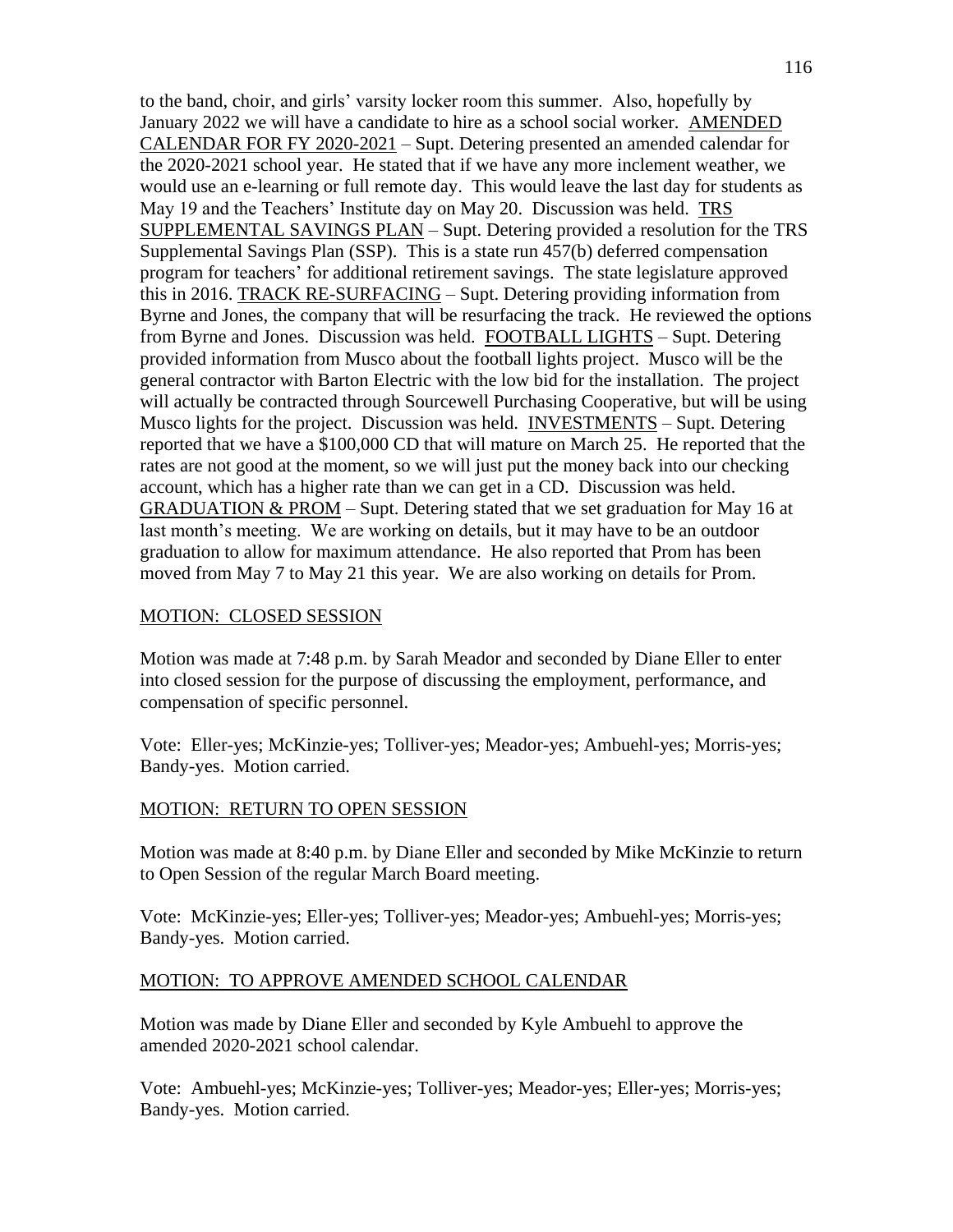### MOTION: APPROVE A RESOLUTION TO PARTICIPATE IN THE TRS SUPPLEMENTAL SAVINGS PROGRAM

Motion was made by Kyle Ambuehl and seconded by Sarah Meador to approve a resolution to participate in the TRS Supplemental Savings Program.

Vote: Meador-yes; Ambuehl-yes; Tolliver-yes; Morris-yes; McKinzie-yes; Eller-yes; Bandy-yes. Motion carried.

## MOTION: TO APPROVE A CONTRACT FOR TRACK RESURFACING PROJECT

Motion was made by Shawn Morris and seconded by Mike McKinzie to approve a contract for \$193,439 with The Interlocal Purchasing System (TIPS) for the track resurfacing project.

Vote: McKinzie-yes; Tolliver-yes; Meador-yes; Ambuehl-yes; Morris-yes; Eller-yes; Bandy-yes. Motion carried.

### MOTION: TO APPROVE CONTRACT FOR NEW FOOTBALL, TRACK AND PARKING LOT LIGHTS

Motion was made by Diane Eller and seconded by Mike McKinzie to approve a contract for \$285,000 with Sourcewell Purchasing Cooperative for the purchase and installation of new football, track, and parking lot lights.

Vote: McKinzie-yes; Tolliver-yes; Meador-yes; Ambuehl-yes; Morris-yes; Eller-yes; Bandy-yes. Motion carried.

#### MOTION: TO EMPLOY MATHEMATICS TEACHER

Motion was made by Mike McKinzie and seconded by Kyle Ambuehl to employ Dakota Koehnke as a mathematics teacher for the 2021-22 school year.

Vote: Ambuehl-yes; Morris-yes; Tolliver-yes; Meador-yes; McKinzie-yes; Eller-yes; Bandy-yes. Motion carried.

#### MOTION: TO TABLE EMPLOYMENT OF SOCIAL STUDIES TEACHER

Motion was made by Sarah Meador and seconded by Kyle Ambuehl to table employment of a social studies teacher for the 2021-22 school year.

Vote: Ambuehl-yes; Tolliver-yes; Meador-yes; McKinzie-yes; Eller-yes; Morris-yes; Bandy-yes. Motion carried.